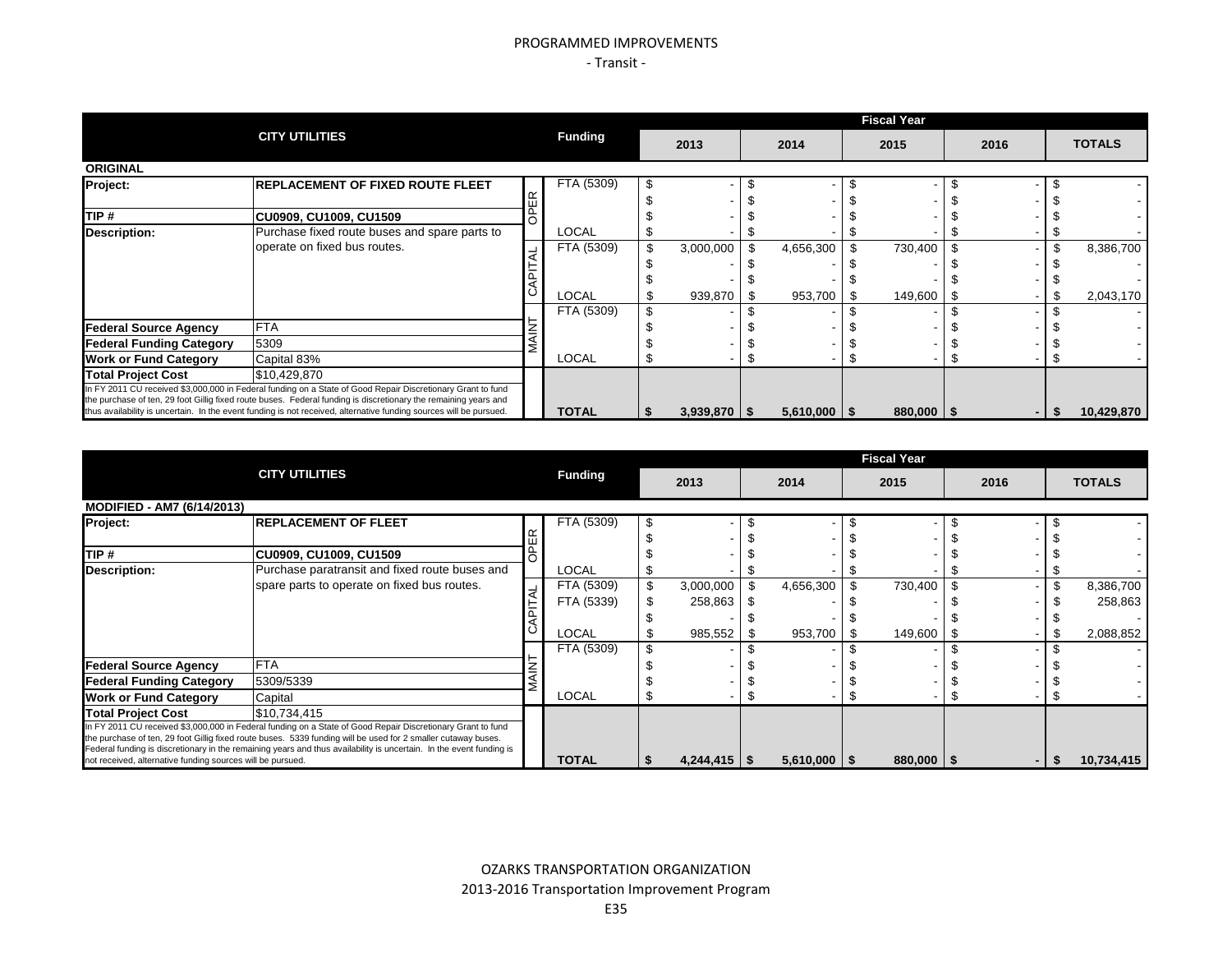## **FINANCIAL SUMMARY** - Transit -

#### **YEARLY SUMMARY**

| FY2013                 |               |                          |                |            |                |                          |                |                            |                |                          |                |                          |                |                          |                |                          |             |                   |              |              |
|------------------------|---------------|--------------------------|----------------|------------|----------------|--------------------------|----------------|----------------------------|----------------|--------------------------|----------------|--------------------------|----------------|--------------------------|----------------|--------------------------|-------------|-------------------|--------------|--------------|
| <b>PROJECT</b>         |               |                          |                |            |                |                          |                | FTA Federal Funding Source |                |                          |                |                          |                |                          |                |                          |             | Local             |              | <b>Total</b> |
|                        |               | 5307                     |                | 5309       |                | 5310                     |                | 5316                       |                | 5317                     |                | 5339                     |                | <b>ARRA</b>              |                | MoDOT                    |             |                   |              |              |
| <b>BU1300</b>          | \$            | $\overline{\phantom{a}}$ | \$             |            | \$             | 20,000                   | \$.            |                            | \$             |                          | \$             |                          | \$             |                          | \$             |                          | \$          | 5,000             | \$           | 25,000       |
| CU0611                 | \$            | $\overline{\phantom{a}}$ | \$             | 2.999.429  | \$             |                          | \$             |                            | \$             | $\overline{\phantom{a}}$ | \$             |                          | \$             |                          | \$             |                          | \$          | 2.052.528         | \$           | 5,051,957    |
| <b>CU0909</b>          | $\mathbb{S}$  | -                        | $\mathfrak{L}$ | 3,000,000  | $\mathfrak{S}$ |                          | $\mathfrak{L}$ |                            | $\mathfrak{L}$ | $\blacksquare$           | $\mathfrak{L}$ | 258,863                  | $\mathfrak{S}$ | ٠                        | $\mathfrak{L}$ |                          |             | 985,552           | $\mathbb{S}$ | 4,244,415    |
| <b>CU1300</b>          | \$            | 874,465                  | \$             |            | \$             |                          | \$             | $\overline{\phantom{a}}$   | \$             | $\overline{\phantom{a}}$ | \$             |                          | \$             |                          | \$             | 36,000                   | \$          | 6,807,535         | \$           | 7,718,000    |
| <b>CU1301</b>          | \$            | 941,464                  | \$             |            | \$             |                          | \$             | $\overline{\phantom{a}}$   | \$             |                          | \$             |                          | \$             |                          | \$             |                          | \$          | 235,366           | \$           | 1,176,830    |
| <b>CU1302</b>          | \$            | 219.978                  | \$             |            | \$             |                          | \$             |                            | \$             |                          | \$             |                          | \$             |                          | \$             |                          | \$          | 54,994            | \$           | 274,972      |
| <b>CU1303</b>          | \$            | 88,002                   | \$             |            | \$             |                          | \$             |                            | \$             |                          | \$             |                          | \$             |                          | \$             |                          | \$          | 22,001            | \$           | 110,003      |
| <b>CU1304</b>          | \$            | 96,984                   | \$             |            | \$             |                          | \$             |                            | \$             |                          | \$             |                          | \$             |                          | \$             |                          | \$          | 24,246            | \$           | 121,230      |
| <b>CU1305</b>          | \$            | 21,998                   | \$             |            | \$             |                          | \$             |                            | \$             |                          | \$             |                          | \$             |                          | \$             |                          | \$          | 5,499             | \$           | 27,497       |
| <b>CU1306</b>          | \$            | $\overline{\phantom{a}}$ | \$             | 26,400     | \$             |                          | \$             |                            | \$             |                          | \$             | ٠                        | \$             |                          | \$             |                          | \$          | 6,600             | \$           | 33,000       |
| <b>CU1211</b>          | $\mathfrak s$ | $\overline{a}$           | \$             | 5,280,000  | \$             |                          | \$             |                            | \$             |                          | \$             | $\overline{\phantom{a}}$ | \$             |                          | \$             | ٠                        | \$          | ,320,000          | \$           | 6,600,000    |
| CU1313                 | \$            | $\overline{\phantom{a}}$ | \$             | ٠          | \$             |                          | \$             | 170,032                    | \$             |                          | \$             | $\overline{\phantom{a}}$ | \$             | $\overline{\phantom{a}}$ | \$             | ٠                        | \$          | 948,709           | \$           | 1,118,741    |
| <b>CU1314</b>          | $\mathfrak s$ | $\blacksquare$           | \$             |            | \$             |                          | \$             |                            | \$             | 68,372                   | \$             |                          | \$             |                          | \$             | $\overline{\phantom{0}}$ | \$          | 17,093            | \$           | 85,465       |
| <b>CU1315</b>          | \$            | $\overline{a}$           | \$             | 673.640    | \$             | $\overline{\phantom{a}}$ | \$             | $\overline{\phantom{0}}$   | £.             | $\overline{\phantom{0}}$ | \$             | $\overline{\phantom{a}}$ | \$             | $\overline{\phantom{a}}$ | \$             | $\overline{\phantom{0}}$ | <b>.</b> \$ | 168.410           | \$           | 842,050      |
| CU1316                 | \$            | $\overline{a}$           | $\mathsf{\$}$  | 149.600    | \$             |                          | \$             | $\overline{\phantom{0}}$   | \$             | $\overline{\phantom{a}}$ | \$             | $\overline{\phantom{0}}$ | \$             |                          | \$             | $\overline{\phantom{a}}$ | \$          | 37,400            | \$           | 187,000      |
| <b>CU1317</b>          | \$            | $\overline{\phantom{0}}$ | \$             | 27.390     | \$             |                          | \$             |                            | \$             | $\overline{\phantom{0}}$ | \$             |                          | \$             | $\overline{\phantom{a}}$ | \$             | $\overline{\phantom{a}}$ | £.          | 5,610             | \$           | 33,000       |
| <b>CU1318</b>          | \$            | $\overline{\phantom{a}}$ | \$             | 374.000    | \$             |                          | \$             | $\overline{\phantom{0}}$   | \$             | $\overline{\phantom{a}}$ | \$             |                          | \$             | $\overline{\phantom{a}}$ | \$             | $\overline{\phantom{0}}$ | Ŝ.          | 93.500            | \$           | 467,500      |
| MS1008                 | \$            | $\overline{\phantom{a}}$ | \$             | 63.774     | \$             |                          | \$             |                            | \$             |                          | \$             |                          | \$             | $\overline{\phantom{a}}$ | \$             | $\overline{\phantom{a}}$ | \$          | 15,944            | \$           | 79,718       |
| MS1009                 | \$            | $\overline{\phantom{a}}$ | $\mathsf{\$}$  | 29.086     | \$             |                          | \$             | $\overline{\phantom{a}}$   | \$             | $\overline{\phantom{a}}$ | \$             | $\overline{\phantom{a}}$ | \$             | $\overline{\phantom{a}}$ | \$             | $\overline{\phantom{a}}$ | \$          | 7.272             | \$           | 36,358       |
| MS1103                 | \$            | $\overline{\phantom{a}}$ | \$             | 524.911    | \$             |                          | \$             |                            | \$             |                          | \$             |                          | \$             |                          | \$             |                          | \$          | 131.228           | \$           | 656,139      |
| MS1104                 | \$            | $\overline{\phantom{a}}$ | \$             | 187,901    | \$             |                          | \$             |                            | \$             |                          | \$             |                          | \$             |                          | $\sqrt[6]{2}$  |                          | \$          | 46.976            | \$           | 234,877      |
| MS1107                 | \$            | $\overline{\phantom{a}}$ | \$             | 1,092,000  | \$             |                          | \$             |                            | \$             |                          | <sup>\$</sup>  |                          | \$             |                          | \$             |                          | \$          | 273,000           | \$.          | ,365,000     |
| MS1110                 | \$            | $\overline{\phantom{a}}$ | $\mathsf{\$}$  | 150,448    | \$             |                          | \$             |                            | \$             |                          | \$             |                          | \$             |                          | \$             |                          | \$          | 37.612            | \$           | 188,060      |
| OA1300                 | \$            | ٠                        | \$             |            | \$             | 37.762                   | \$             |                            | \$             |                          | \$             |                          | \$             |                          | \$             | $\overline{\phantom{a}}$ | Ŝ.          | 9.440             | \$           | 47,202       |
| OA1301                 | \$            | $\overline{\phantom{a}}$ | \$             | 35,000     | \$             |                          | \$             |                            | \$             |                          | \$             |                          | \$             |                          | \$             |                          | Ŝ.          | 9,000             | \$           | 44,000       |
| <b>OA1302</b><br>TOTAL | \$            |                          | \$             | 81,000     | - \$           |                          | \$             |                            | £.             |                          | \$             |                          | \$             |                          | \$             |                          | \$          | 21,000            | -S           | 102,000      |
|                        | \$            | 2,242,891                | \$             | 14,694,579 | l s            | 57,762                   | -S             | 170,032                    | \$             | 68,372                   | l \$           | 258,863                  | \$             |                          | \$             | 36,000                   | - \$        | $13,341,515$   \$ |              | 30,870,014   |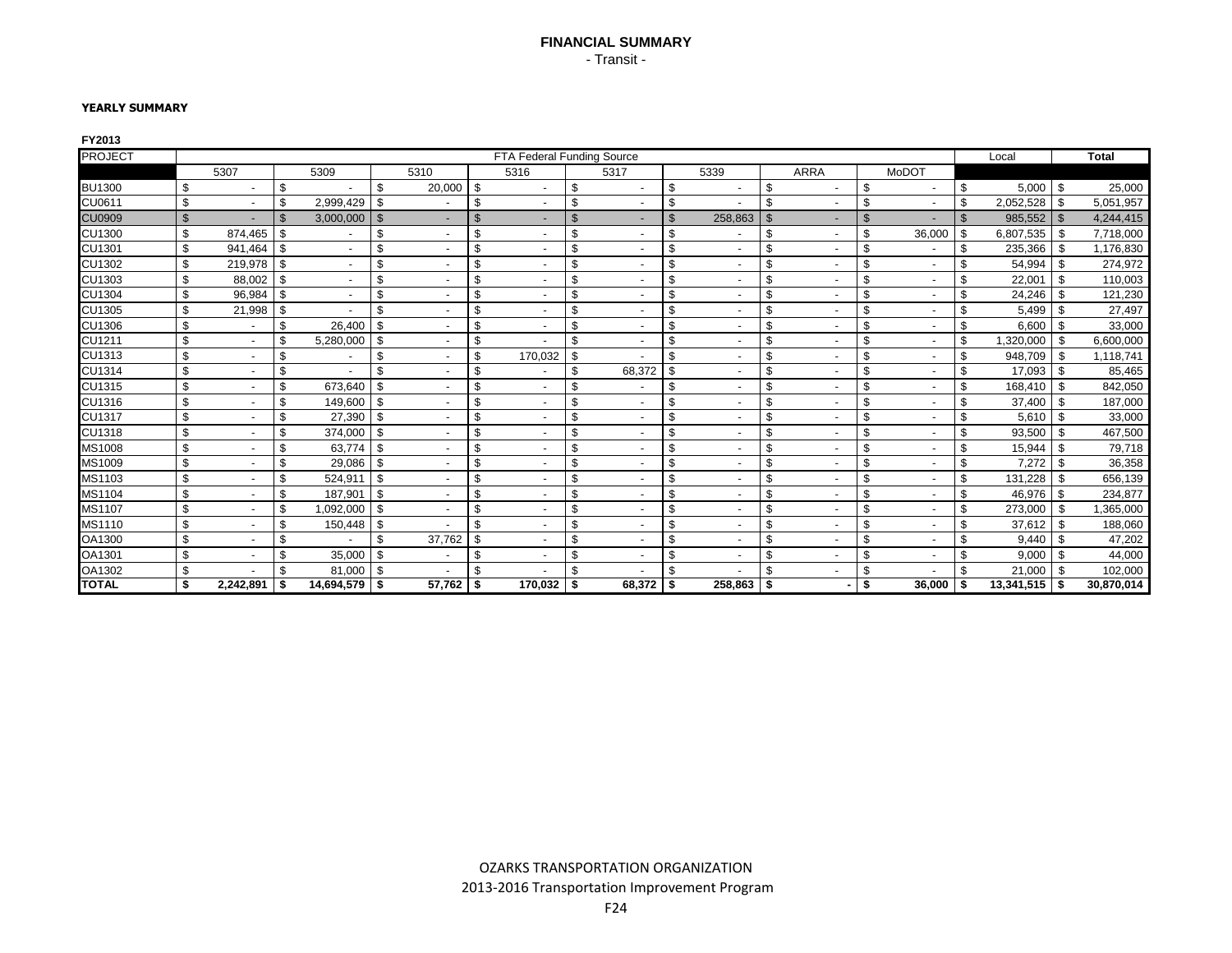## **FINANCIAL SUMMARY** - Transit -

**FY2014**

| <b>PROJECT</b> |                           |                          |              |                          |                           |                          |                           |                            | FTA Federal Funding Source |                          |                |                          |    |                          |              |                          |               |                |      | <b>Total</b> |
|----------------|---------------------------|--------------------------|--------------|--------------------------|---------------------------|--------------------------|---------------------------|----------------------------|----------------------------|--------------------------|----------------|--------------------------|----|--------------------------|--------------|--------------------------|---------------|----------------|------|--------------|
|                |                           | 5307                     |              | 5309                     |                           | 5310                     |                           | 5316                       |                            | 5317                     |                | 5339                     |    | <b>ARRA</b>              |              | <b>MoDOT</b>             |               |                |      |              |
| <b>CU1009</b>  | \$                        | $\overline{\phantom{a}}$ | \$           | 4,656,300                | \$                        | $\overline{\phantom{a}}$ | \$                        | $\overline{\phantom{a}}$   | \$                         | $\overline{\phantom{a}}$ | \$             | $\sim$                   | \$ | $\blacksquare$           | \$           |                          | \$            | 953.700        | l \$ | 5,610,000    |
| CU1400         | \$                        | 874,465                  | \$           |                          | \$                        | $\overline{\phantom{a}}$ | \$                        | $\overline{\phantom{a}}$   | \$                         | $\overline{\phantom{a}}$ | \$             | $\overline{\phantom{a}}$ | \$ | $\blacksquare$           | \$           | 36,000                   | \$            | 7,239,535      | - \$ | 8,150,000    |
| CU1401         | \$                        | 969,708 \$               |              | $\overline{\phantom{a}}$ | \$                        | $\overline{\phantom{a}}$ | $\mathbb{S}$              | $\overline{\phantom{a}}$   | \$                         | $\overline{\phantom{a}}$ | $\mathfrak s$  | $\overline{\phantom{a}}$ | \$ | $\blacksquare$           | \$           | $\overline{\phantom{a}}$ | \$            | 242,427        | \$   | 1,212,135    |
| <b>CU1402</b>  | \$                        | 226,577                  | \$           | $\blacksquare$           | \$                        | $\overline{\phantom{a}}$ | \$                        |                            | \$                         | $\blacksquare$           | \$             | $\overline{\phantom{a}}$ | \$ | $\overline{\phantom{a}}$ | \$           |                          | \$            | 56,644         | \$   | 283,221      |
| CU1403         | \$                        | 89,982                   | \$           | $\overline{\phantom{a}}$ | \$                        | $\overline{\phantom{a}}$ | \$                        | $\blacksquare$             | \$                         | $\overline{\phantom{a}}$ | \$             | $\blacksquare$           | \$ | $\overline{\phantom{a}}$ | \$           | $\overline{\phantom{a}}$ | \$            | 22,496         | \$   | 112,478      |
| <b>CU1404</b>  | \$                        | 99,893                   | \$           | $\blacksquare$           | \$                        | $\overline{\phantom{a}}$ | \$                        | $\overline{\phantom{a}}$   | \$                         | $\overline{\phantom{a}}$ | \$             | $\blacksquare$           | \$ | $\overline{\phantom{a}}$ | \$           |                          | \$            | 24,973         | \$   | 124,866      |
| <b>CU1405</b>  | \$                        | 22,658                   | \$           | $\blacksquare$           | \$                        | $\overline{\phantom{a}}$ | $\mathbb{S}$              | $\overline{\phantom{a}}$   | \$                         | $\overline{\phantom{a}}$ | $\mathbb{S}$   | $\overline{\phantom{a}}$ | \$ | $\overline{\phantom{a}}$ | \$           |                          | \$            | 5,664          | \$   | 28,322       |
| <b>CU1406</b>  | \$                        | 26,400                   | $\vert$ \$   | $\overline{a}$           | \$                        | $\overline{\phantom{a}}$ | $\mathfrak s$             |                            | \$                         | $\overline{a}$           | \$             | $\blacksquare$           | \$ | $\overline{a}$           | \$           |                          | \$            | 6,600          | \$   | 33,000       |
| <b>CU1413</b>  | \$                        | $\overline{\phantom{a}}$ | \$           | $\overline{a}$           | \$                        | $\overline{a}$           | \$                        | 175,133                    | \$                         | $\overline{a}$           | \$             | $\blacksquare$           | \$ | $\overline{a}$           | \$           | $\overline{\phantom{a}}$ | <sup>\$</sup> | 977.170        | - \$ | 1,152,303    |
| <b>CU1414</b>  | \$                        | $\sim$                   | \$           | $\overline{a}$           | \$                        | $\overline{a}$           | $\sqrt[6]{2}$             |                            | \$                         | 70,423                   | \$             | $\blacksquare$           | \$ | $\overline{a}$           | \$           |                          | <sup>\$</sup> | 17,606         | \$   | 88,029       |
| <b>CU1417</b>  | $\mathfrak s$             | $\overline{\phantom{a}}$ | \$           | 27,390                   | \$                        | $\blacksquare$           | \$                        |                            | \$                         | $\blacksquare$           | $\mathfrak s$  | $\overline{\phantom{a}}$ | \$ |                          | \$           |                          | \$            | 5,610          | \$   | 33,000       |
| MS1103         | $\mathfrak s$             | $\overline{\phantom{a}}$ | \$           | 685,634                  | \$                        | $\blacksquare$           | $\mathbb{S}$              |                            | \$                         | $\blacksquare$           | $$\mathbb{S}$$ | $\overline{\phantom{a}}$ | \$ |                          | \$           |                          | \$            | 171,409        | \$   | 857,043      |
| MS1210         | \$                        | $\overline{\phantom{a}}$ | \$           | 156,466                  | \$                        | $\blacksquare$           | $\mathbb{S}$              |                            | \$                         | $\blacksquare$           | $\mathfrak{s}$ | $\overline{\phantom{a}}$ | \$ | $\overline{\phantom{a}}$ | \$           |                          | \$            | 39,117         | \$   | 195,583      |
| OA1401         | \$                        | $\overline{\phantom{a}}$ | \$           | 27,000                   | \$                        | $\blacksquare$           | $\mathfrak s$             |                            | \$                         |                          | \$             | $\overline{\phantom{a}}$ | \$ | $\overline{a}$           | \$           |                          | \$            | 7,000          | l \$ | 34,000       |
| OA1402         | \$                        | $\overline{\phantom{a}}$ | \$           | 96,000                   | \$                        | $\overline{\phantom{a}}$ | $\mathbb{S}$              |                            | \$                         | $\overline{\phantom{a}}$ | \$             | $\overline{\phantom{a}}$ | \$ | $\blacksquare$           | \$           |                          | \$            | 24,000         | l s  | 120,000      |
| OA1403         | \$                        |                          | \$           | 76,000                   | \$                        |                          | $\mathbb{S}$              |                            | \$                         |                          | $$\mathbb{S}$$ | $\blacksquare$           | \$ |                          | \$           |                          | \$            | $15,200$ \$    |      | 91,200       |
| <b>TOTAL</b>   | s.                        | 2,309,683                | -\$          | $5,724,790$ \$           |                           | - 1                      | $\overline{\mathbf{s}}$   | 175,133                    | \$                         | $70,423$ \$              |                |                          |    |                          | \$           | 36,000                   | - \$          | $9,809,151$ \$ |      | 18,125,180   |
|                |                           |                          |              |                          |                           |                          |                           |                            |                            |                          |                |                          |    |                          |              |                          |               |                |      |              |
| FY2015         |                           |                          |              |                          |                           |                          |                           |                            |                            |                          |                |                          |    |                          |              |                          |               |                |      |              |
| <b>PROJECT</b> |                           |                          |              |                          |                           |                          |                           | FTA Federal Funding Source |                            |                          |                |                          |    |                          |              |                          |               | Local          |      | <b>Total</b> |
|                |                           | 5307                     |              | 5309                     |                           | 5310                     |                           | 5316                       |                            | 5317                     |                | 5339                     |    | <b>ARRA</b>              |              | MoDOT                    |               |                |      |              |
| <b>CU1509</b>  |                           |                          | \$           | 730,400                  | \$                        |                          | \$                        |                            | \$                         | $\overline{\phantom{a}}$ | \$             | $\overline{\phantom{a}}$ | \$ | $\overline{\phantom{a}}$ | \$           |                          | \$            | 149,600 \$     |      | 880,000      |
| <b>CU1500</b>  | \$                        | 874,465                  | l \$         |                          | \$                        |                          | $\mathbb{S}$              |                            | \$                         | $\blacksquare$           | $\mathfrak s$  | $\overline{\phantom{a}}$ | \$ |                          | \$           | 36,000                   | \$            | 7,634,535      | l \$ | 8,545,000    |
| CU1501         | \$                        | 998,799 \$               |              | $\overline{\phantom{a}}$ | \$                        | $\overline{\phantom{a}}$ | $\mathbb{S}$              | $\overline{\phantom{a}}$   | \$                         | $\overline{\phantom{a}}$ | \$             | $\overline{\phantom{a}}$ | \$ | $\overline{\phantom{a}}$ | \$           |                          | \$            | 249,700        | l s  | 1,248,499    |
| CU1502         | \$                        | 233,374                  | \$           | $\sim$                   | $\boldsymbol{\mathsf{S}}$ | $\overline{\phantom{a}}$ | $\mathbb{S}$              | $\overline{\phantom{a}}$   | \$                         | $\overline{\phantom{a}}$ | $$\mathbb{S}$$ | $\overline{\phantom{a}}$ | \$ | $\blacksquare$           | \$           |                          | \$            | $58,343$ \$    |      | 291,717      |
| CU1503         | \$                        | $91,942$ \$              |              | $\overline{\phantom{a}}$ | \$                        | $\overline{\phantom{a}}$ | $\mathbb{S}$              | $\overline{\phantom{a}}$   | \$                         | $\overline{\phantom{a}}$ | $$\mathbb{S}$$ | $\overline{\phantom{a}}$ | \$ | $\blacksquare$           | \$           |                          | \$            | 22,986         | -\$  | 114,928      |
| <b>CU1504</b>  | \$                        | $102,890$ \$             |              | $\sim$                   | \$                        | $\overline{\phantom{a}}$ | $\mathbb{S}$              | $\blacksquare$             | \$                         | $\overline{\phantom{a}}$ | $$\mathbb{S}$$ | $\overline{\phantom{a}}$ | \$ | $\blacksquare$           | \$           | $\overline{\phantom{a}}$ | \$            | 25,722         | \$   | 128,612      |
| <b>CU1505</b>  | \$                        | 23,337                   | $\mathbb{S}$ | $\sim$                   | $\mathfrak s$             | $\overline{\phantom{a}}$ | $\sqrt[6]{\frac{1}{2}}$   | $\overline{\phantom{a}}$   | \$                         | $\blacksquare$           | $\mathfrak{s}$ | $\overline{\phantom{a}}$ | \$ | $\overline{a}$           | $\mathbb{S}$ | $\overline{\phantom{a}}$ | \$            | 5,834          | \$   | 29,171       |
| <b>CU1506</b>  | \$                        | 26,400                   | \$           | $\blacksquare$           | \$                        | $\overline{a}$           | $\mathfrak s$             |                            | \$                         | $\blacksquare$           | \$             | $\overline{\phantom{a}}$ | \$ | $\overline{a}$           | \$           |                          | \$            | $6,600$ \$     |      | 33,000       |
| <b>CU1513</b>  | \$                        | $\overline{\phantom{a}}$ | \$           | $\blacksquare$           | $\boldsymbol{\mathsf{S}}$ |                          | $\overline{\$}$           | 180,387                    | \$                         |                          | $$\mathbb{S}$$ | $\overline{\phantom{a}}$ | \$ |                          | \$           |                          | \$            | 1,006,485      | -\$  | 1,186,872    |
| <b>CU1514</b>  | $\boldsymbol{\mathsf{S}}$ | $\overline{\phantom{a}}$ | \$           |                          | \$                        |                          | $\sqrt[6]{2}$             |                            | \$                         | 72,536                   | \$             | $\overline{\phantom{a}}$ | \$ |                          | \$           |                          | \$            | $18,134$ \$    |      | 90,670       |
| MS1310         | \$                        | $\overline{a}$           | \$           | 162,725                  | $\mathfrak s$             |                          | $\overline{\mathfrak{s}}$ |                            | \$                         | $\overline{a}$           | $$\mathbb{S}$$ | $\blacksquare$           | \$ |                          | \$           |                          | \$            | 40,681         | \$   | 203,406      |
| OA1500         | \$                        | $\overline{\phantom{a}}$ | \$           | 36,000                   | $\mathfrak{S}$            |                          | $\overline{\mathfrak{s}}$ |                            | \$                         |                          | $\mathfrak s$  | $\blacksquare$           | \$ |                          | \$           | 10,000                   |               |                | \$   | 46,000       |
| OA1501         | \$                        |                          | \$           | 27,000                   | \$                        |                          | \$                        |                            | \$                         |                          | \$             | $\blacksquare$           | \$ |                          | \$           | 7,000                    |               |                | \$   | 34,000       |
| <b>TOTAL</b>   | \$                        | $2,351,207$ \$           |              | $956,125$ \$             |                           |                          | \$                        | 180,387                    | -\$                        | 72,536                   | 5              | $\blacksquare$           | \$ |                          | \$           | 53,000                   | <b>S</b>      | 9,218,620      | -\$  | 12,831,875   |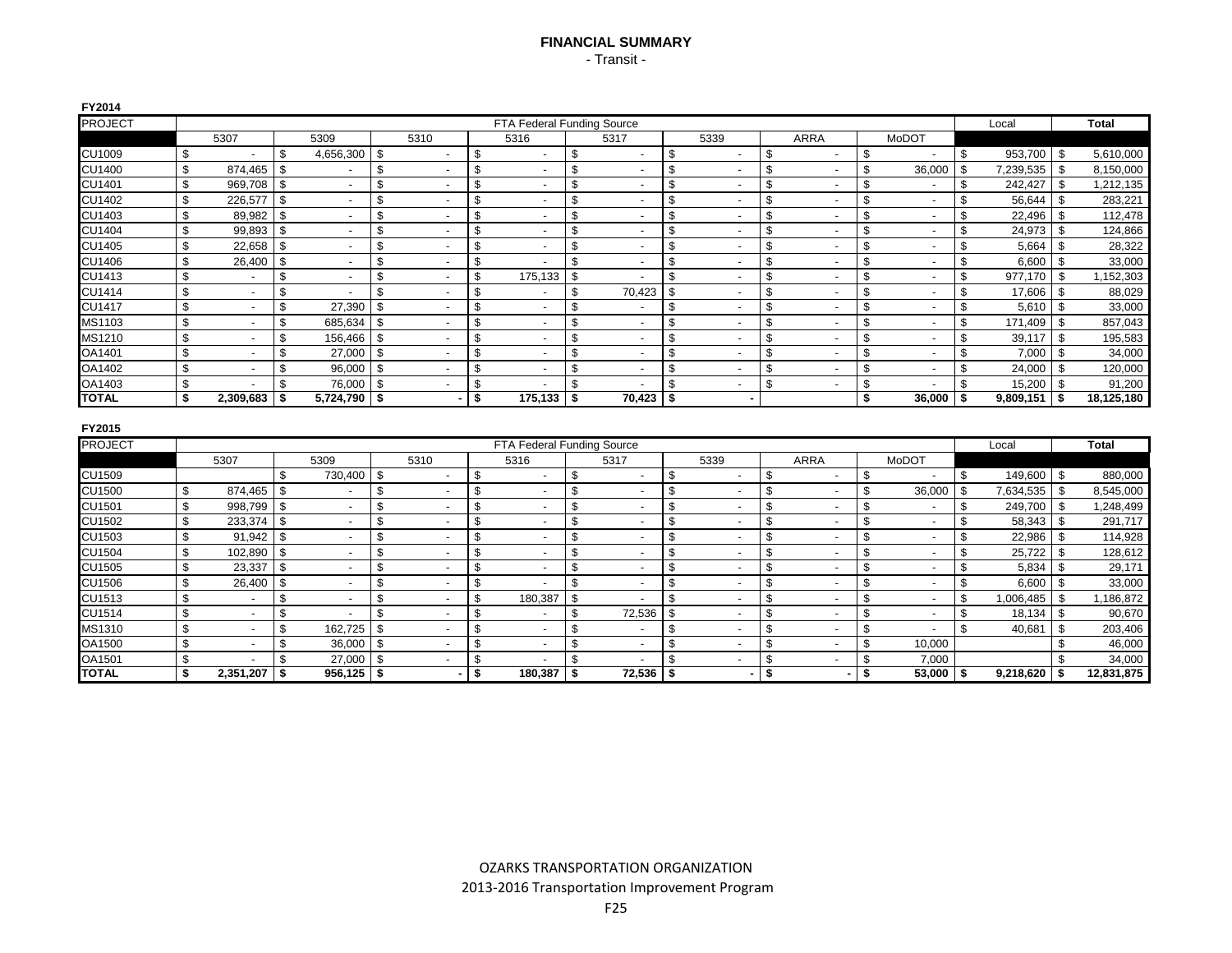## **FINANCIAL SUMMARY** - Transit -

**FY2016**

| <b>PROJECT</b> |                          |      |               |      |      | FTA Federal Funding Source |                          |      |                          |    |             |        |     | Local          |      | Total      |
|----------------|--------------------------|------|---------------|------|------|----------------------------|--------------------------|------|--------------------------|----|-------------|--------|-----|----------------|------|------------|
|                | 5307                     |      | 5309          |      | 5310 | 5316                       | 5317                     |      | 5339                     |    | <b>ARRA</b> | MoDOT  |     |                |      |            |
| <b>CU1600</b>  | 874,465                  | l \$ |               |      |      |                            | $\overline{\phantom{a}}$ |      |                          |    |             | 36,000 | -\$ | $8,016,535$ \$ |      | 8,927,000  |
| <b>CU1601</b>  | 1,028,763                | l \$ |               |      |      |                            | $\overline{\phantom{a}}$ |      |                          | J. |             |        |     | 257,191        | l \$ | 1,285,954  |
| <b>CU1602</b>  | 240,376 \$               |      |               |      |      |                            | $\overline{\phantom{a}}$ |      | $\overline{\phantom{a}}$ |    |             |        |     | 60,094         | ା \$ | 300,470    |
| <b>CU1603</b>  | 93,882                   | - \$ |               |      |      |                            | $\overline{\phantom{a}}$ |      | $\overline{\phantom{a}}$ |    |             |        |     | 23,471         |      | 117,353    |
| <b>CU1604</b>  | 105,977                  | J    |               |      |      |                            | $\overline{\phantom{a}}$ |      | $\overline{\phantom{0}}$ |    |             |        |     | 26,494         |      | 132,471    |
| <b>CU1605</b>  | 24,037                   |      |               |      |      |                            | $\overline{\phantom{0}}$ |      | $\overline{\phantom{a}}$ | £  |             |        |     | 6,009          |      | 30,046     |
| <b>CU1606</b>  |                          | - 3  | 26,400        |      |      |                            | $\overline{\phantom{a}}$ |      | $\overline{\phantom{0}}$ | J  |             |        |     | $6,600$ \$     |      | 33,000     |
| CU1613         | $\overline{\phantom{0}}$ |      |               |      |      | 185.799                    | $\overline{\phantom{a}}$ |      | $\overline{\phantom{a}}$ |    |             |        |     | 1.036.680      |      | 1,222,479  |
| CU1516         | $\overline{\phantom{0}}$ |      |               |      |      | $\overline{\phantom{a}}$   | 74,712                   | - \$ | $\overline{\phantom{a}}$ |    |             |        |     | 18,678 \$      |      | 93,390     |
| <b>CU1619</b>  |                          |      | 308,000       | l \$ |      |                            | $\overline{\phantom{0}}$ |      | $\overline{\phantom{0}}$ | S  |             |        |     | 77,000         | \$   | 385,000    |
| MS1310         |                          | J.   | 169,234       | -\$  |      |                            | $\overline{\phantom{0}}$ |      |                          | £  |             |        |     | 42,309         | \$   | 211,543    |
| OA1601         |                          |      | $32,000$ \ \$ |      |      |                            | $\overline{\phantom{a}}$ |      |                          | £  |             |        |     | $8,000$ \$     |      | 40,000     |
| <b>TOTAL</b>   | $2,367,500$ \$           |      | $535,634$ \$  |      |      | $185,799$ \$               | $74,712$ \$              |      |                          |    |             | 36,000 |     | 9,579,061      | l \$ | 12,778,706 |